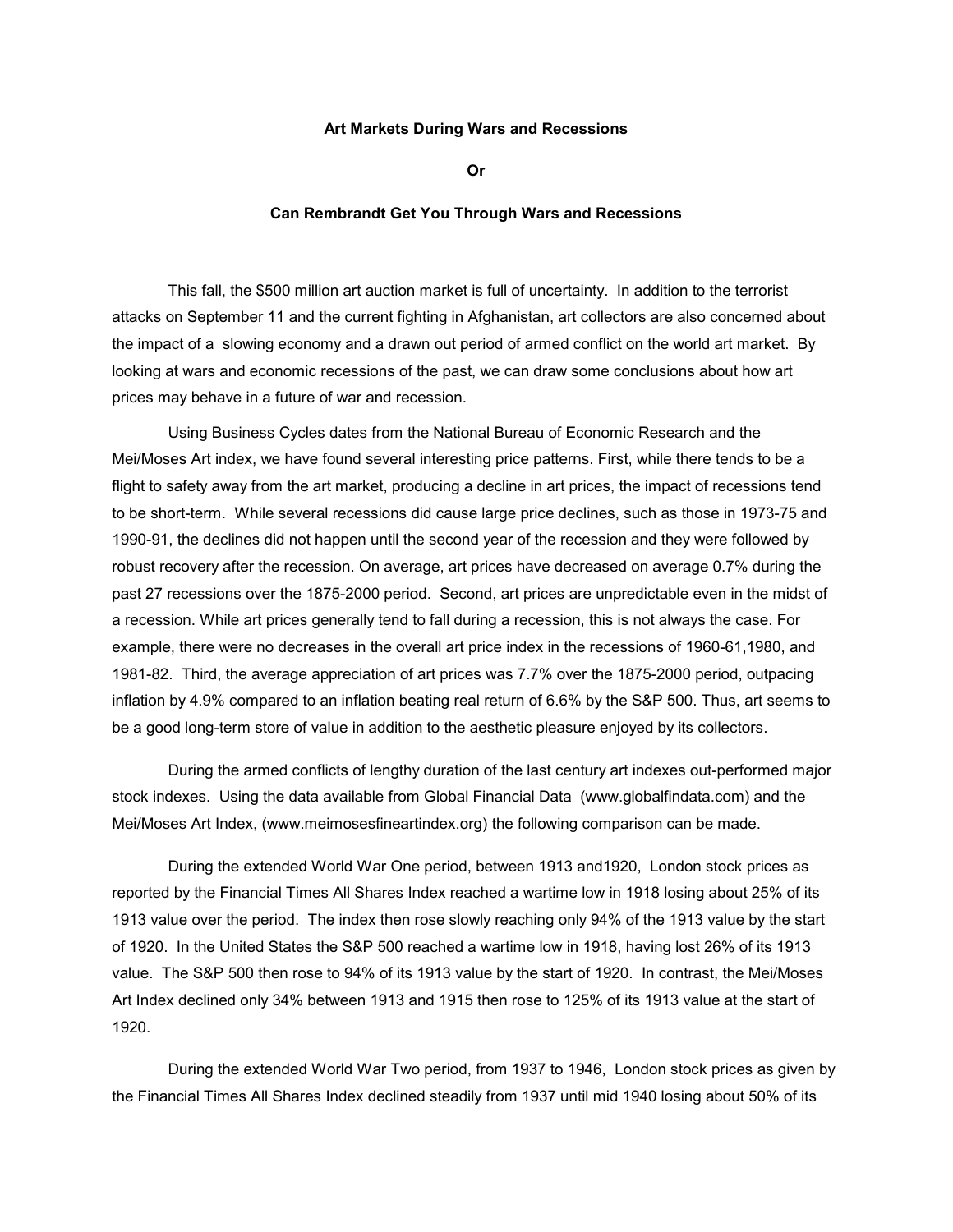1937 value. It then rose and exceeded the 1937 value in mid 1944 and continued to rise to 107% of its 1937 value by 1946. In the United States, the S&P 500 declined rapidly from its 1937 value and had fallen almost 50% by early 1938. It reached its war time low by the spring of 1942. It then grew steadily and slightly passed its 1937 value in early 1946. In contrast, the Mei/Moses Art Index increased from its 1937 value by almost 88% by the end of 1939, and finished at 130% of its 1937 value by the start of 1946.

During the Korean War period (1949-1954) the S&P 500 grew steadily so that its value at the start of 1954 had increased 67% over its 1949 value. The Mei/Moses Art Index also increased during this period. At the start of 1954 it was 108% higher than its 1949 value.

During the extended Vietnam War period (1966-1975) the S&P 500 cycled around its initial 1966 value. It reached a wartime low in 1975 dropping by 27% of its 1966 value. The Mei/Moses Art Index however grows almost continuously throughout this period with two intermediate declines of 20% in 1970 and 1974. The index level in 1975 is 256% higher than its value in 1966.

Thus in three of the most recent periods of extended armed conflict, art has out performed stocks and during the other period its performance was on a par with stocks. This is not a total surprise since American and Impressionist Paintings have outperformed the S&P for most of the  $2^{nd}$  half of the 20<sup>th</sup> century.

The above price patterns may give some guidance to art investors. First, it might be unproductive to attempt to time the market, since one can hardly predict wars and business cycles as well as the art market. Second, while art prices tend to be quite volatile during wars and recessions, they also tend to be good long-term investment. Third, if price falls substantially during a recession, these declines may present bargain-hunting opportunities for the long-term collector. Fourth, art provides good diversification benefits due to the fact that it is not perfectly correlated with stock market movement during periods of market stress.